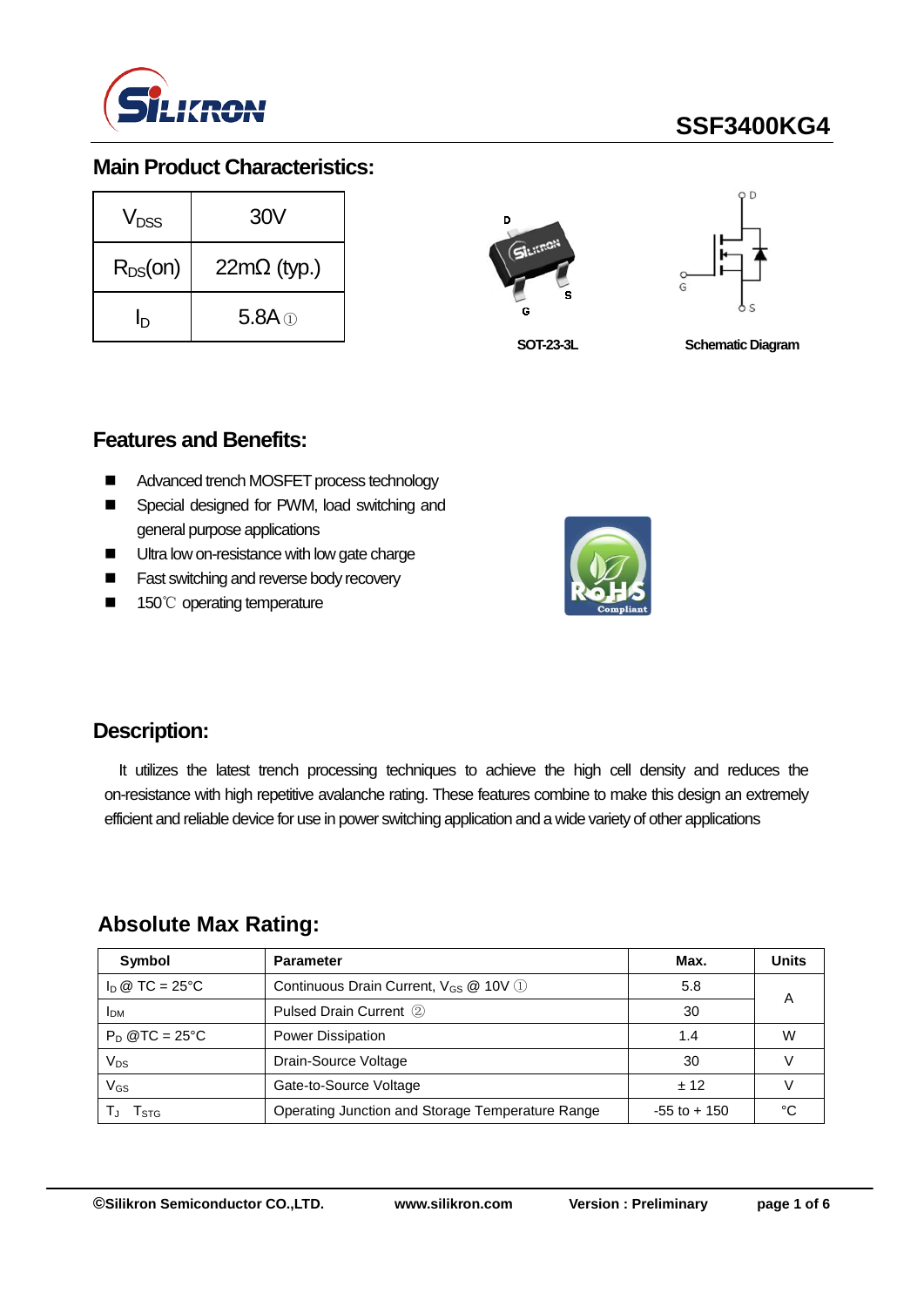

## **Thermal Resistance**

| <b>Symbol</b>  | <b>Characterizes</b>                               | "ур. | Max. | Units          |
|----------------|----------------------------------------------------|------|------|----------------|
| $R_{\theta$ JA | Junction-to-ambient ( $t \le 10$ s) $\circledcirc$ |      | 145  | $^{\circ}$ CMV |

## **Electrical Characterizes** @T<sub>A</sub>=25℃ unless otherwise specified

| Symbol                  | <b>Parameter</b>                     | Min. | Typ.           | Max.   | <b>Units</b> | <b>Conditions</b>                                                             |
|-------------------------|--------------------------------------|------|----------------|--------|--------------|-------------------------------------------------------------------------------|
| $V_{(BR)DSS}$           | Drain-to-Source breakdown voltage    | 30   |                |        | V            | $V_{GS} = 0V$ , $I_D = 250 \mu A$                                             |
|                         | Static Drain-to-Source on-resistance |      | 22             | 30     |              | $V_{GS}$ =10V, $I_D$ = 5.8A                                                   |
| $R_{DS(on)}$            |                                      |      | 27             | 33     | $m\Omega$    | $V$ <sub>GS</sub> =4.5V.I <sub>D</sub> =5A                                    |
|                         |                                      |      | 43             | 52     |              | $V_{GS} = 2.5 V, I_D = 4A$                                                    |
| $V_{GS(th)}$            | Gate threshold voltage               | 0.7  |                | 1.4    | V            | $V_{DS} = V_{GS}$ , $I_D = 250 \mu A$                                         |
| <b>I</b> <sub>DSS</sub> | Drain-to-Source leakage current      |      |                | 1      | μA           | $V_{DS} = 24V$ , $V_{GS} = 0V$                                                |
|                         |                                      |      |                | 100    | nA           | $V_{GS} = 12V$                                                                |
| Igss                    | Gate-to-Source forward leakage       |      |                | $-100$ |              | $V_{GS} = -12V$                                                               |
| $Q_{g}$                 | Total gate charge                    |      | 11             |        |              | $I_D = 5.8A,$<br>$V_{DS}=15V$ ,                                               |
| $Q_{gs}$                | Gate-to-Source charge                |      | 2              |        | nC           |                                                                               |
| $Q_{gd}$                | Gate-to-Drain("Miller") charge       |      | 3              |        |              | $V_{GS} = 4.5V$                                                               |
| $t_{d(on)}$             | Turn-on delay time                   |      | $\overline{7}$ |        |              | $V_{GS}$ =10V, $V_{DS}$ =15V,<br>$RGEN=3\Omega$ , $RL=2.7\Omega$ ,<br>$ID=1A$ |
| $t_{r}$                 | Rise time                            |      | 15             |        |              |                                                                               |
| $t_{d(off)}$            | Turn-Off delay time                  |      | 38             |        | ns           |                                                                               |
| t                       | Fall time                            |      | 3              |        |              |                                                                               |
| $C_{iss}$               | Input capacitance                    |      | 340            |        |              | $V_{GS} = 0V$ ,                                                               |
| $C_{\rm oss}$           | Output capacitance                   |      | 113            |        | pF           | $V_{DS} = 10V$ ,                                                              |
| $C_{\text{rss}}$        | Reverse transfer capacitance         |      | 30             |        |              | $f = 1$ MHz                                                                   |

## **Source-Drain Ratings and Characteristics**

| Symbol                  | <b>Parameter</b>                                   | Min. | Typ. | Max. | <b>Units</b> | <b>Conditions</b>   |
|-------------------------|----------------------------------------------------|------|------|------|--------------|---------------------|
| $\mathsf{I}_\mathsf{S}$ | <b>Continuous Source Current</b><br>(Body Diode) 1 |      |      | 1.6  | A            | MOSFET symbol       |
|                         |                                                    |      |      |      |              | showing<br>the      |
|                         |                                                    |      |      |      |              | integral reverse    |
|                         |                                                    |      |      |      |              | p-n junction diode. |
| $V_{SD}$                | Diode Forward Voltage                              |      |      | 1.2  | V            | $IS=1.6A, VGS=0V$   |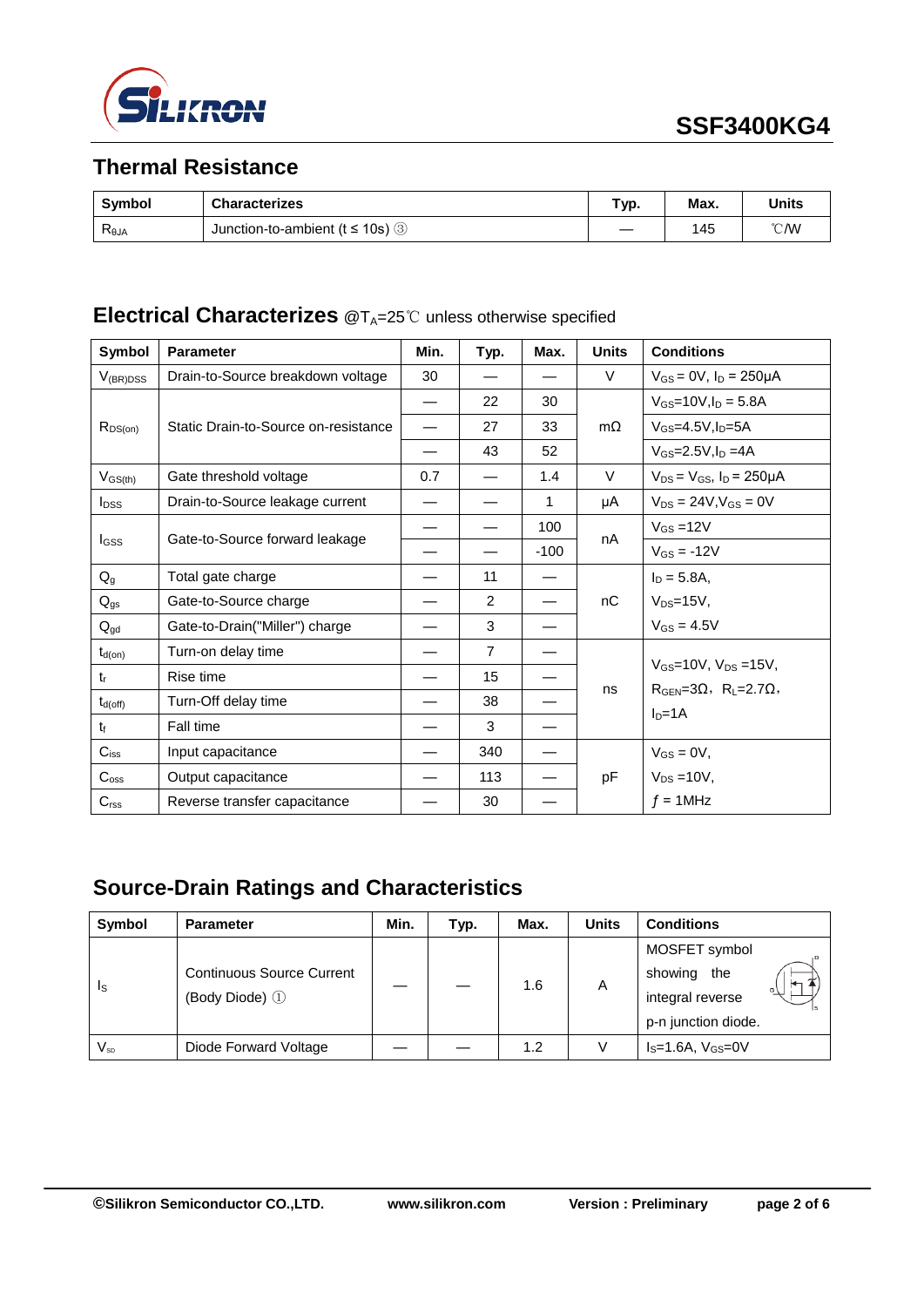

## **Test Circuits and Waveforms**

**EAS test circuits:** 



**Gate charge test circuit:** 

**Switch Waveforms:**







#### **Notes:**

①Calculated continuous current based on maximum allowable junction temperature.

②Repetitive rating; pulse width limited by max junction temperature.

③The value of RθJA is measured with the device mounted on 1 in 2 FR-4 board with 2oz. Copper, in a still air environment with TA =25°C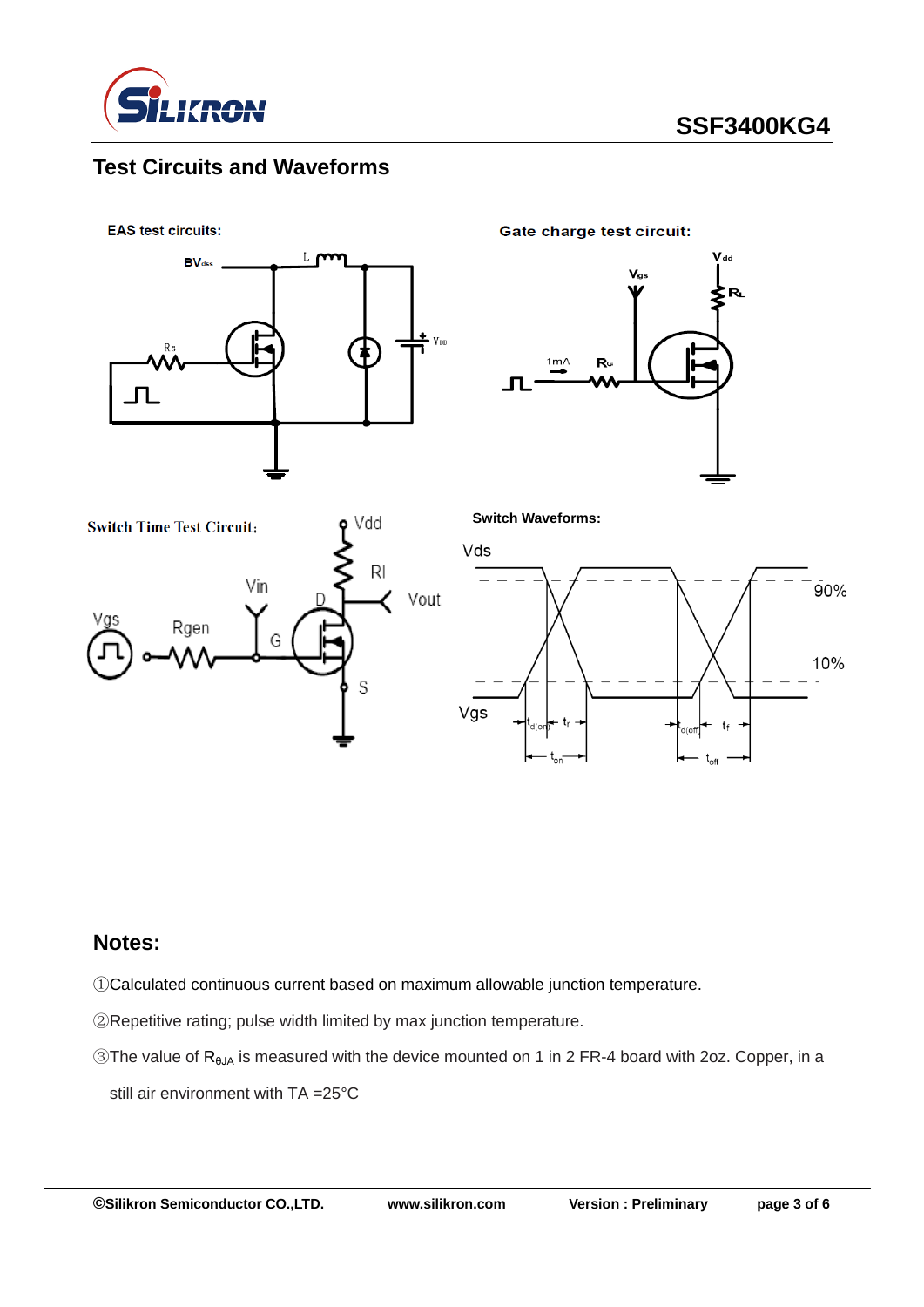

## **SSF3400KG4**

## **Typical Electrical and Thermal Characteristics**



#### **Figure1. Typical Output Characteristics Figure2. Transfer Characteristics**















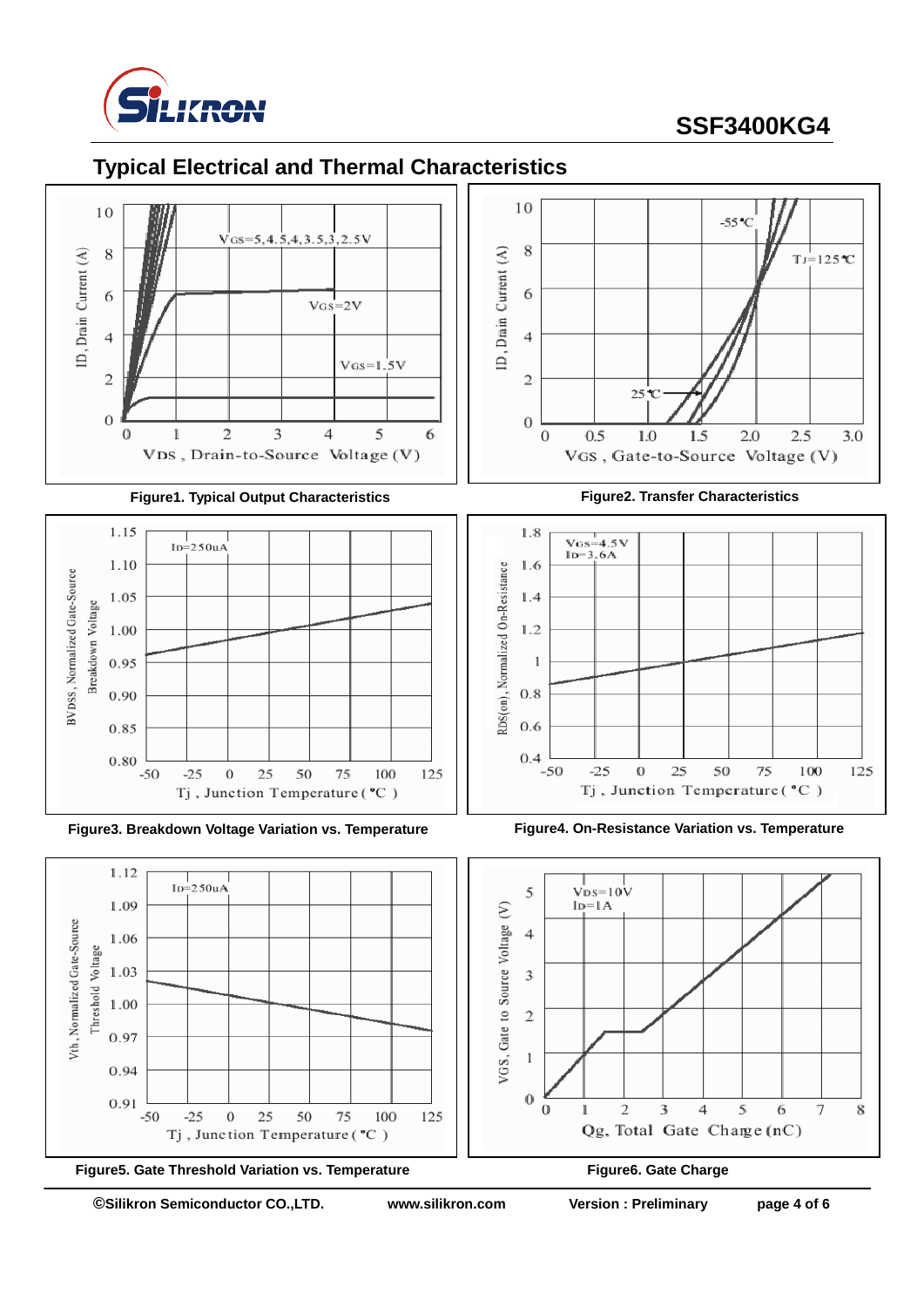

## **SSF3400KG4**

## **Mechanical Data**:





| REF. | Millimeter |      |      | Millimeter   |              |  |
|------|------------|------|------|--------------|--------------|--|
|      | Min.       | Max. | REF. | Min.         | Max.         |  |
| A    | 2.70       | 3.10 | G    | REF.<br>1.90 |              |  |
| в    | 2.65       | 2.95 | н    | 1.00         | 1.30         |  |
| с    | 1.50       | 1.70 | Κ    | 0.10         | 0.20         |  |
|      | 0.35       | 0.50 | J    | 0.40         |              |  |
| Е    |            | 0.10 |      | 0.85         | 1.15         |  |
|      | 0.45       | 0.55 | M    | 0°           | $10^{\circ}$ |  |